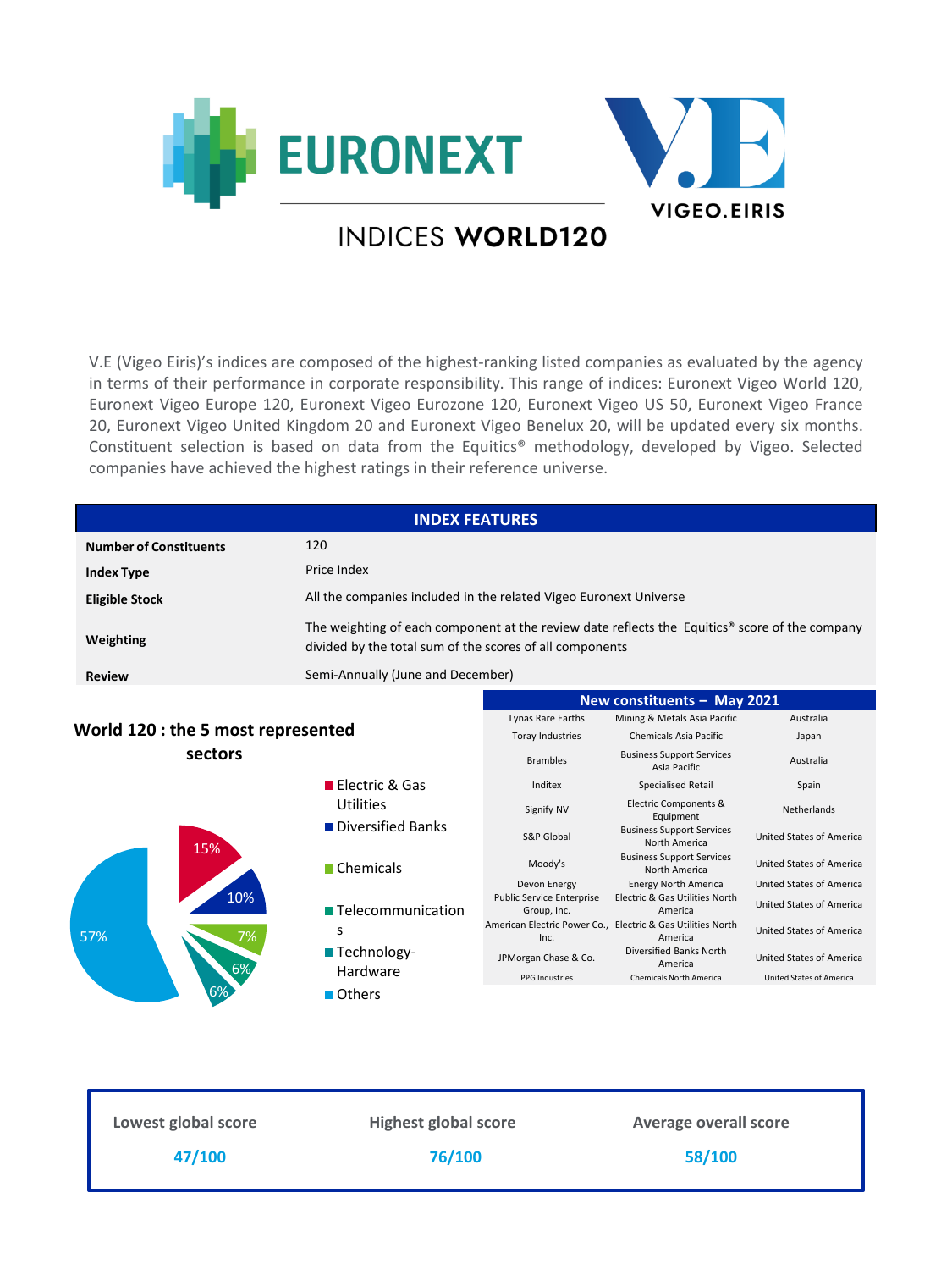| WORLD 120 Index constituents - May 2021           |                                                 |                                 |              |  |
|---------------------------------------------------|-------------------------------------------------|---------------------------------|--------------|--|
| <b>Sector</b>                                     | <b>Issuer</b>                                   | <b>Country</b>                  | <b>ISIN</b>  |  |
| Electric & Gas Utilities Asia Pacific             | <b>AGL Energy</b>                               | Australia                       | AU000000AGL7 |  |
| <b>Food Asia Pacific</b>                          | Ajinomoto                                       | Japan                           | JP3119600009 |  |
| Chemicals                                         | Akzo Nobel                                      | <b>Netherlands</b>              | NL0013267909 |  |
| <b>Chemicals North America</b>                    | Albemarle Corporation                           | <b>United States of America</b> | US0126531013 |  |
| Industrial Goods & Services Asia Pacific          | Amcor                                           | Australia                       | JE00BJ1F3079 |  |
| Electric & Gas Utilities North America            | American Electric Power<br>Co., Inc.            | <b>United States of America</b> | US0255371017 |  |
| Financial Services - General                      | Amundi                                          | France                          | FR0004125920 |  |
| Diversified Banks Asia Pacific                    | Australia & New Zealand<br><b>Banking Group</b> | Australia                       | AU000000ANZ3 |  |
| Insurance                                         | Axa                                             | France                          | FR0000120628 |  |
| Oil Equipment & Services North America            | <b>Baker Hughes</b>                             | United States of America        | US05722G1004 |  |
| <b>Business Support Services North America</b>    | <b>Ball Corporation</b>                         | United States of America        | US0584981064 |  |
| Health Care Equipment & Services North<br>America | <b>Baxter International</b>                     | <b>United States of America</b> | US0718131099 |  |
| <b>Telecommunications North America</b>           | <b>BCE</b>                                      | Canada                          | CA05534B7604 |  |
| Health Care Equipment & Services North<br>America | <b>Becton Dickinson</b>                         | <b>United States of America</b> | US0758871091 |  |
| <b>Diversified Banks</b>                          | <b>BNP Paribas</b>                              | France                          | FR0000131104 |  |
| <b>Business Support Services Asia Pacific</b>     | <b>Brambles</b>                                 | Australia                       | AU000000BXB1 |  |
| Transport & Logistics North America               | Canadian National Railway                       | Canada                          | CA1363751027 |  |
| Supermarkets                                      | Carrefour                                       | France                          | FR0000120172 |  |
| Technology-Hardware North America                 | Cisco Systems                                   | United States of America        | US17275R1023 |  |
| Diversified Banks North America                   | Citigroup                                       | United States of America        | US1729674242 |  |
| Hotel, Leisure Goods & Services Asia Pacific      | <b>City Developments</b>                        | Singapore                       | SG1R89002252 |  |
| Electric & Gas Utilities Asia Pacific             | <b>CLP Holdings</b>                             | Hong Kong                       | HK0002007356 |  |
| Beverage North America                            | Coca-Cola European<br>Partners                  | United States of America        | GB00BDCPN049 |  |
| Beverage                                          | Coca-Cola HBC                                   | <b>United Kingdom</b>           | CH0198251305 |  |
| Luxury Goods & Cosmetics North America            | Colgate-Palmolive                               | <b>United States of America</b> | US1941621039 |  |
| Diversified Banks Asia Pacific                    | Commonwealth Bank of<br>Australia               | Australia                       | AU000000CBA7 |  |
| <b>Energy North America</b>                       | <b>ConocoPhillips</b>                           | <b>United States of America</b> | US20825C1045 |  |
| Financial Services - Real Estate                  | Covivio                                         | France                          | FR0000064578 |  |
| <b>Business Support Services Asia Pacific</b>     | Dai Nippon Printing                             | Japan                           | JP3493800001 |  |
| Food                                              | Danone                                          | France                          | FR0000120644 |  |
| Automobiles Asia Pacific                          | <b>Denso Corporation</b>                        | Japan                           | JP3551500006 |  |
| <b>Energy North America</b>                       | Devon Energy                                    | <b>United States of America</b> | US25179M1036 |  |
| Financial Services - Real Estate Asia Pacific     | Dexus                                           | Australia                       | AU000000DXS1 |  |
| <b>Beverage</b>                                   | Diageo                                          | United Kingdom                  | GB0002374006 |  |
| Chemicals                                         | <b>DSM</b>                                      | Netherlands                     | NL0000009827 |  |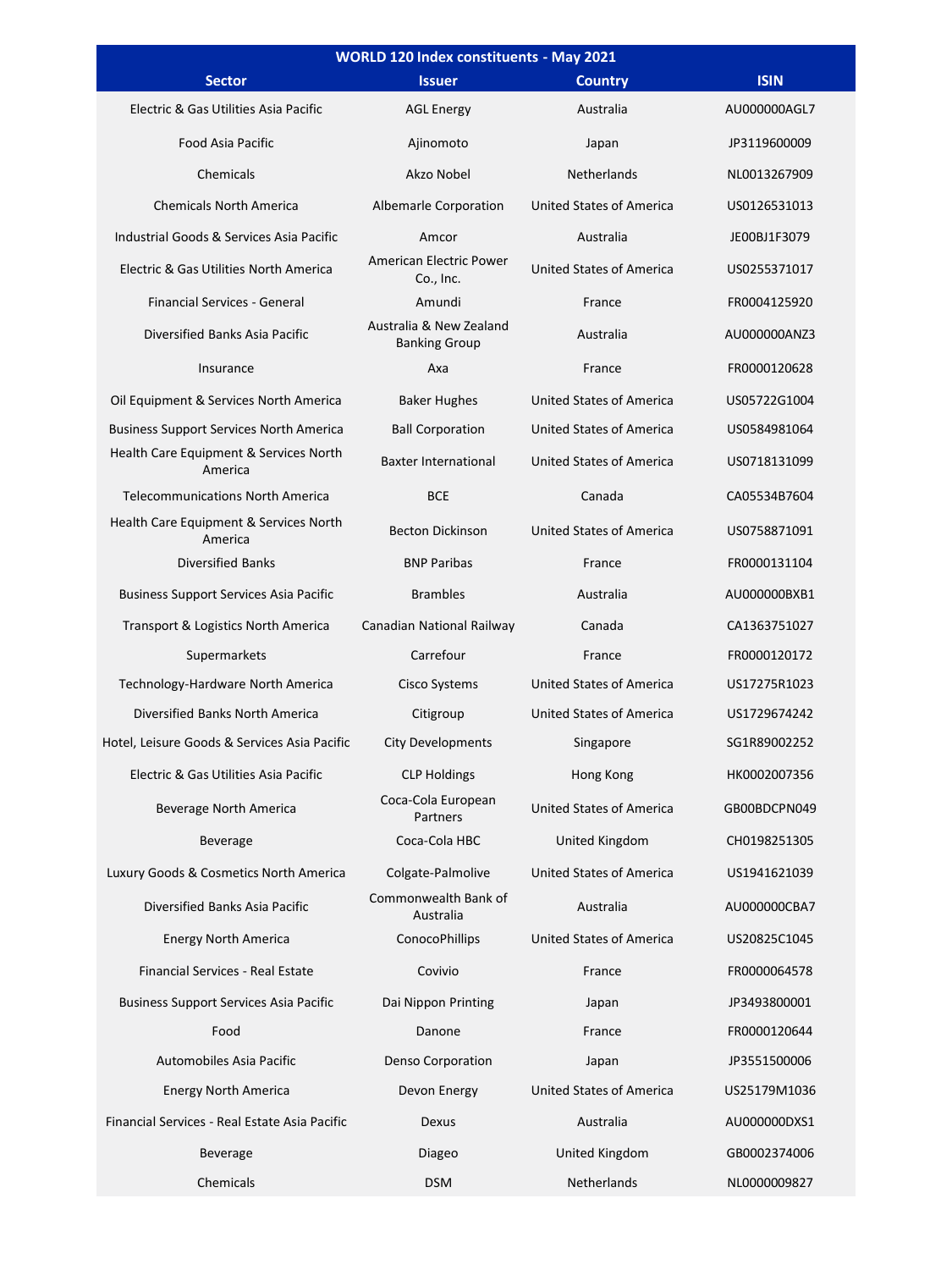| <b>WORLD 120 Index constituents - May 2021</b>     |                                       |                                 |              |  |
|----------------------------------------------------|---------------------------------------|---------------------------------|--------------|--|
| <b>Sector</b>                                      | <b>Issuer</b>                         | <b>Country</b>                  | <b>ISIN</b>  |  |
| Health Care Equipment & Services North<br>America  | <b>Edwards Lifesciences</b>           | United States of America        | US28176E1082 |  |
| <b>Electric &amp; Gas Utilities</b>                | Electricite de France                 | France                          | FR0010242511 |  |
| Oil Equipment & Services North America             | Enbridge                              | Canada                          | CA29250N1050 |  |
| Electric & Gas Utilities                           | Endesa                                | Spain                           | ES0130670112 |  |
| <b>Electric &amp; Gas Utilities</b>                | Enel                                  | Italy                           | IT0003128367 |  |
| Electric & Gas Utilities                           | Energias de Portugal                  | Portugal                        | PTEDP0AM0009 |  |
| Electric & Gas Utilities North America             | Entergy Corp.                         | United States of America        | US29364G1031 |  |
| Software & IT Services North America               | Equinix                               | United States of America        | US29444U7000 |  |
| Financial Services - General                       | Eurazeo                               | France                          | FR0000121121 |  |
| Electric & Gas Utilities North America             | <b>Eversource Energy</b>              | United States of America        | US30040W1080 |  |
| Electric & Gas Utilities Asia Pacific              | <b>HK Electric Investments</b>        | Hong Kong                       | HK0000179108 |  |
| Financial Services - General Asia Pacific          | Hong Kong Exchanges &<br>Clearing     | Hong Kong                       | HK0388045442 |  |
| Financial Services - Real Estate North<br>America  | <b>Host Hotels &amp; Resorts</b>      | United States of America        | US44107P1049 |  |
| Technology-Hardware North America                  | HP                                    | <b>United States of America</b> | US40434L1052 |  |
| Electric & Gas Utilities                           | Iberdrola                             | Spain                           | ES0144580Y14 |  |
| Chemicals Asia Pacific                             | <b>Incitec Pivot</b>                  | Australia                       | AU000000IPL1 |  |
| <b>Specialised Retail</b>                          | Inditex                               | Spain                           | ES0148396007 |  |
| Technology-Hardware North America                  | Intel Corp.                           | United States of America        | US4581401001 |  |
| <b>Chemicals North America</b>                     | International Flavors &<br>Fragrances | United States of America        | US4595061015 |  |
| Forest Products & Paper North America              | <b>International Paper</b>            | United States of America        | US4601461035 |  |
| Diversified Banks Asia Pacific                     | Japan Post Bank                       | Japan                           | JP3946750001 |  |
| Mechanical Components & Equipment<br>North America | Johnson Controls<br>International     | United States of America        | IE00BY7QL619 |  |
| Diversified Banks North America                    | JPMorgan Chase & Co.                  | United States of America        | US46625H1005 |  |
| Electric & Gas Utilities Asia Pacific              | Kansai Electric Power                 | Japan                           | JP3228600007 |  |
| Luxury Goods & Cosmetics Asia Pacific              | Kao Corp.                             | Japan                           | JP3205800000 |  |
| <b>Telecommunications Asia Pacific</b>             | <b>KDDI Corporation</b>               | Japan                           | JP3496400007 |  |
| Oil Equipment & Services Asia Pacific              | <b>Keppel Corporation</b>             | Singapore                       | SG1U68934629 |  |
| Industrial Goods & Services Asia Pacific           | Komatsu                               | Japan                           | JP3304200003 |  |
| Technology-Hardware Asia Pacific                   | Konica Minolta                        | Japan                           | JP3300600008 |  |
| Hotel, Leisure Goods & Services                    | La Francaise des Jeux SA              | France                          | FR0013451333 |  |
| Luxury Goods & Cosmetics                           | LOreal                                | France                          | FR0000120321 |  |
| Mining & Metals Asia Pacific                       | Lynas Rare Earths                     | Australia                       | AU000000LYC6 |  |
| Health Care Equipment & Services North<br>America  | Medtronic                             | <b>United States of America</b> | IE00BTN1Y115 |  |
| Pharmaceuticals & Biotechnology North<br>America   | Merck & Company                       | United States of America        | US58933Y1055 |  |
| Automobiles                                        | Michelin                              | France                          | FR0000121261 |  |
| Diversified Banks Asia Pacific                     | Mizuho Financial Group                | Japan                           | JP3885780001 |  |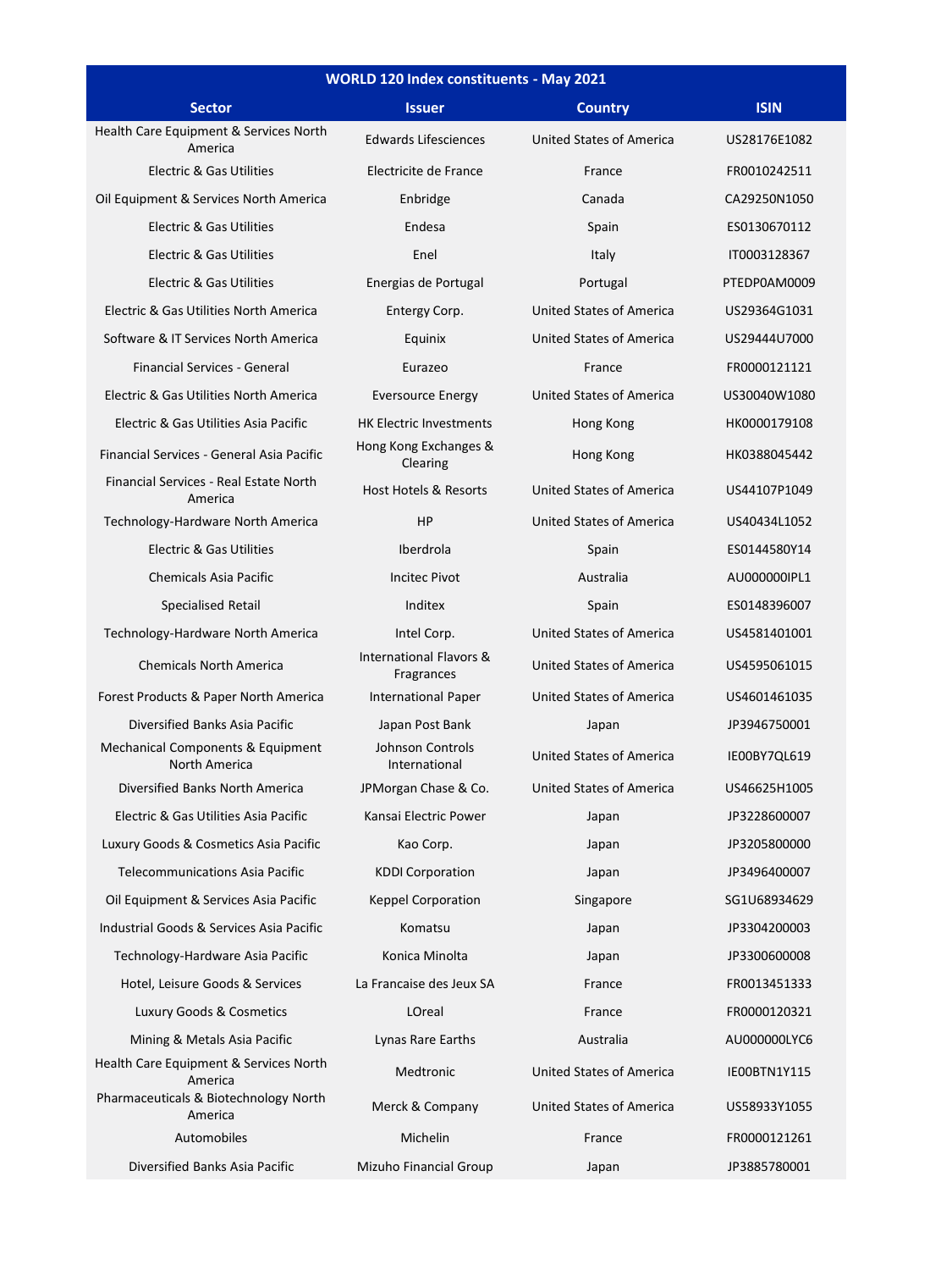| WORLD 120 Index constituents - May 2021         |                                                 |                                 |              |  |
|-------------------------------------------------|-------------------------------------------------|---------------------------------|--------------|--|
| <b>Sector</b>                                   | <b>Issuer</b>                                   | <b>Country</b>                  | <b>ISIN</b>  |  |
| <b>Business Support Services North America</b>  | Moody's                                         | <b>United States of America</b> | US6153691059 |  |
| Diversified Banks Asia Pacific                  | National Australia Bank                         | Australia                       | AU000000NAB4 |  |
| <b>Electric &amp; Gas Utilities</b>             | Naturgy Energy Group                            | Spain                           | ES0116870314 |  |
| Technology-Hardware Asia Pacific                | <b>NEC</b>                                      | Japan                           | JP3733000008 |  |
| Mining & Metals Asia Pacific                    | <b>Newcrest Mining</b>                          | Australia                       | AU000000NCM7 |  |
| Mining & Metals North America                   | Newmont                                         | <b>United States of America</b> | US6516391066 |  |
| Mining & Metals                                 | Norsk Hydro                                     | Norway                          | NO0005052605 |  |
| <b>Chemicals North America</b>                  | Nutrien                                         | Canada                          | CA67077M1086 |  |
| Technology-Hardware North America               | Nvidia                                          | <b>United States of America</b> | US67066G1040 |  |
| <b>Heavy Construction Asia Pacific</b>          | Obayashi                                        | Japan                           | JP3190000004 |  |
| <b>Energy Asia Pacific</b>                      | Oil Search                                      | Australia                       | PG0008579883 |  |
| Telecommunications                              | Orange                                          | France                          | FR0000133308 |  |
| Electric & Gas Utilities Asia Pacific           | Osaka Gas                                       | Japan                           | JP3180400008 |  |
| <b>Beverage</b>                                 | Pernod-Ricard                                   | France                          | FR0000120693 |  |
| Automobiles                                     | Peugeot                                         | Italy                           | NL00150001Q9 |  |
| <b>Transport &amp; Logistics</b>                | Poste Italiane                                  | Italy                           | IT0003796171 |  |
| Electric & Gas Utilities North America          | <b>Public Service Enterprise</b><br>Group, Inc. | <b>United States of America</b> | US7445731067 |  |
| <b>Electric &amp; Gas Utilities</b>             | <b>Red Electrica</b>                            | Spain                           | ES0173093024 |  |
| <b>Business Support Services</b>                | Rentokil Initial                                | United Kingdom                  | GB00B082RF11 |  |
| Energy                                          | Repsol                                          | Spain                           | ES0173516115 |  |
| Diversified Banks North America                 | Royal Bank of Canada                            | Canada                          | CA7800871021 |  |
| <b>Business Support Services North America</b>  | <b>S&amp;P Global</b>                           | <b>United States of America</b> | US78409V1044 |  |
| Software & IT Services                          | SAP                                             | Germany                         | DE0007164600 |  |
| Electric Components & Equipment                 | Schneider Electric                              | France                          | FR0000121972 |  |
| <b>Electric Components &amp; Equipment</b>      | Siemens Gamesa Renewable<br>Energy              | Spain                           | ES0143416115 |  |
| Electric Components & Equipment                 | Signify NV                                      | Netherlands                     | NL0011821392 |  |
| <b>Telecommunications Asia Pacific</b>          | Singapore<br>Telecommunications                 | Singapore                       | SG1T75931496 |  |
| <b>Diversified Banks</b>                        | Societe Generale                                | France                          | FR0000130809 |  |
| Chemicals                                       | Solvay                                          | Belgium                         | BE0003470755 |  |
| Mining & Metals Asia Pacific                    | South32                                         | Australia                       | AU000000S320 |  |
| Financial Services - Real Estate Asia Pacific   | Stockland                                       | Australia                       | AU000000SGP0 |  |
| Forest Products & Paper                         | Stora Enso                                      | Finland                         | FI0009005961 |  |
| Waste & Water Utilities                         | Suez                                            | France                          | FR0010613471 |  |
| Diversified Banks Asia Pacific                  | Sumitomo Mitsui Trust<br>Holdings               | Japan                           | JP3892100003 |  |
| <b>Energy North America</b>                     | <b>Suncor Energy</b>                            | Canada                          | CA8672241079 |  |
| Pharmaceuticals & Biotechnology Asia<br>Pacific | <b>Takeda Pharmaceutical</b>                    | Japan                           | JP3463000004 |  |
| Telecommunications                              | Telecom Italia                                  | Italy                           | IT0003497168 |  |